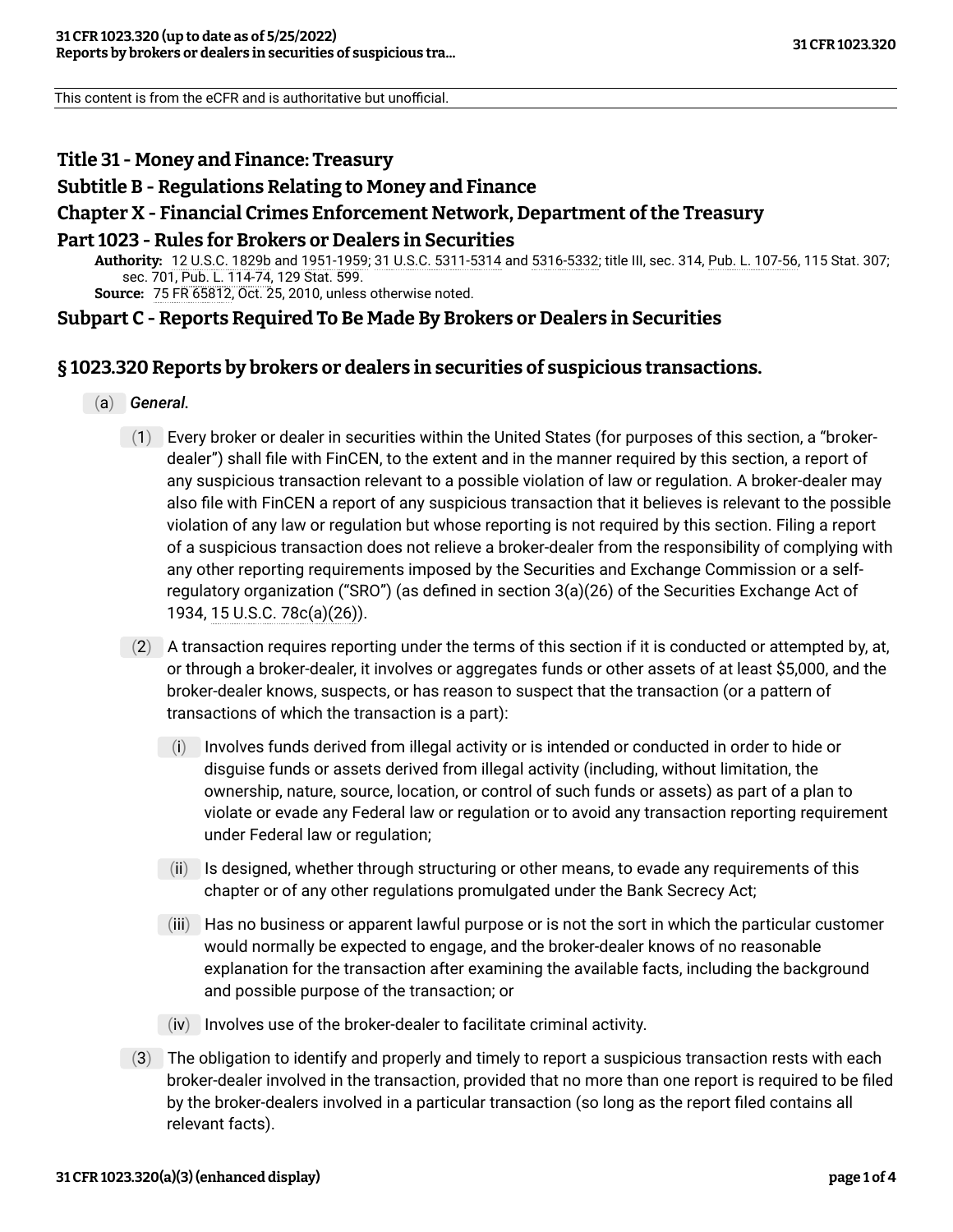- (b) *Filing procedures*
	- (1) *What to file.* A suspicious transaction shall be reported by completing a Suspicious Activity Report ("SAR"), and collecting and maintaining supporting documentation as required by [paragraph \(d\)](#page-1-0) of this section.
	- (2) *Where to file.* The SAR shall be filed with FinCEN in a central location, to be determined by FinCEN, as indicated in the instructions to the SAR.
	- (3) *When to file.* A SAR shall be filed no later than 30 calendar days after the date of the initial detection by the reporting broker-dealer of facts that may constitute a basis for filing a SAR under this section. If no suspect is identified on the date of such initial detection, a broker-dealer may delay filing a SAR for an additional 30 calendar days to identify a suspect, but in no case shall reporting be delayed more than 60 calendar days after the date of such initial detection. In situations involving violations that require immediate attention, such as terrorist financing or ongoing money laundering schemes, the broker-dealer shall immediately notify by telephone an appropriate law enforcement authority in addition to filing timely a SAR. Broker-dealers wishing voluntarily to report suspicious transactions that may relate to terrorist activity may call FinCEN's Financial Institutions Hotline at 1-866-556-3974 in addition to filing timely a SAR if required by this section. The broker-dealer may also, but is not required to, contact the Securities and Exchange Commission to report in such situations.
- <span id="page-1-3"></span><span id="page-1-1"></span>(c) *Exceptions.*
	- $(1)$  A broker-dealer is not required to file a SAR to report:
		- (i) A robbery or burglary committed or attempted of the broker-dealer that is reported to appropriate law enforcement authorities, or for lost, missing, counterfeit, or stolen securities with respect to which the broker-dealer files a report pursuant to the reporting requirements of [17 CFR 240.17f-1](https://www.ecfr.gov/current/title-17/section-240.17f-1/);
		- (ii) A violation otherwise required to be reported under this section of any of the Federal securities laws or rules of an SRO by the broker-dealer or any of its officers, directors, employees, or other registered representatives, other than a violation of [17 CFR 240.17a-8](https://www.ecfr.gov/current/title-17/section-240.17a-8/) or [17 CFR 405.4](https://www.ecfr.gov/current/title-17/section-405.4/), so long as such violation is appropriately reported to the SEC or an SRO.
	- (2) A broker-dealer may be required to demonstrate that it has relied on an exception in paragraph  $(c)(1)$ of this section, and must maintain records of its determinations to do so for the period specified in [paragraph \(d\)](#page-1-0) of this section. To the extent that a Form RE-3, Form U-4, or Form U-5 concerning the transaction is filed consistent with the SRO rules, a copy of that form will be a sufficient record for purposes of this [paragraph \(c\)\(2\)](#page-1-2).
	- (3) For the purposes of this [paragraph \(c\)](#page-1-3) the term "Federal securities laws" means the "securities laws," as that term is defined in section 3(a)(47) of the Securities Exchange Act of 1934, [15 U.S.C.](https://www.govinfo.gov/link/uscode/15/78c) [78c\(a\)\(47\),](https://www.govinfo.gov/link/uscode/15/78c) and the rules and regulations promulgated by the Securities and Exchange Commission under such laws.
- <span id="page-1-2"></span><span id="page-1-0"></span>(d) *Retention of records.* A broker-dealer shall maintain a copy of any SAR filed and the original or business record equivalent of any supporting documentation for a period of five years from the date of filing the SAR. Supporting documentation shall be identified as such and maintained by the broker-dealer, and shall be deemed to have been filed with the SAR. A broker-dealer shall make all supporting documentation available to FinCEN or any Federal, State, or local law enforcement agency, or any Federal regulatory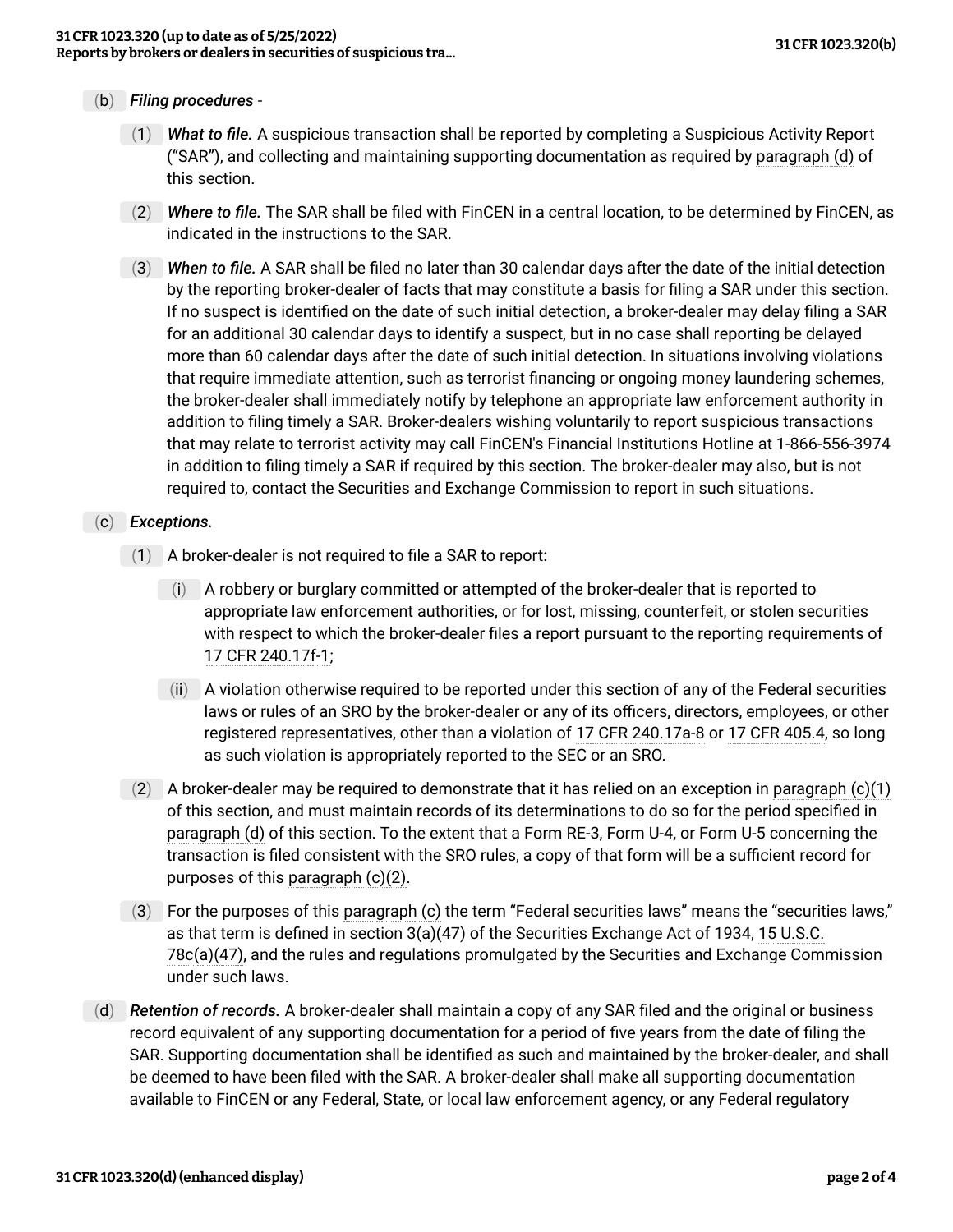authority that examines the broker-dealer for compliance with the Bank Secrecy Act, upon request; or to any SRO that examines the broker-dealer for compliance with the requirements of this section, upon the request of the Securities and Exchange Commission.

- <span id="page-2-1"></span><span id="page-2-0"></span>(e) *Confidentiality of SARs.* A SAR, and any information that would reveal the existence of a SAR, are confidential and shall not be disclosed except as authorized in this [paragraph \(e\)](#page-2-0). For purposes of this [paragraph \(e\)](#page-2-0) only, a SAR shall include any suspicious activity report filed with FinCEN pursuant to any regulation in this chapter.
	- (1) *Prohibition on disclosures by brokers or dealers in securities.*
		- (i) *General rule.* No broker-dealer, and no director, officer, employee, or agent of any broker-dealer, shall disclose a SAR or any information that would reveal the existence of a SAR. Any brokerdealer, and any director, officer, employee, or agent of any broker-dealer that is subpoenaed or otherwise requested to disclose a SAR or any information that would reveal the existence of a SAR, shall decline to produce the SAR or such information, citing this section and [31 U.S.C.](https://www.govinfo.gov/link/uscode/31/5318)  $5318(g)(2)(A)(i)$ , and shall notify FinCEN of any such request and the response thereto.
		- (ii) *Rules of construction.* Provided that no person involved in any reported suspicious transaction is notified that the transaction has been reported, this [paragraph \(e\)\(1\)](#page-2-1) shall not be construed as prohibiting:
			- (A) The disclosure by a broker-dealer, or any director, officer, employee, or agent of a brokerdealer, of:
				- (*1*) A SAR, or any information that would reveal the existence of a SAR, to FinCEN or any Federal, State, or local law enforcement agency, or any Federal regulatory authority that examines the broker-dealer for compliance with the Bank Secrecy Act; or to any SRO that examines the broker-dealer for compliance with the requirements of this section, upon the request of the Securities Exchange Commission; or
				- (*2*) The underlying facts, transactions, and documents upon which a SAR is based, including but not limited to, disclosures:
					- (*i*) To another financial institution, or any director, officer, employee, or agent of a financial institution, for the preparation of a joint SAR; or
					- (*ii*) In connection with certain employment references or termination notices, to the full extent authorized in [31 U.S.C. 5318\(g\)\(2\)\(B\);](https://www.govinfo.gov/link/uscode/31/5318) or
			- (B) The sharing by a broker-dealer, or any director, officer, employee, or agent of the brokerdealer, of a SAR, or any information that would reveal the existence of a SAR, within the broker-dealer's corporate organizational structure for purposes consistent with Title II of the Bank Secrecy Act as determined by regulation or in guidance.
	- (2) *Prohibition on disclosures by government authorities.* A Federal, State, local, territorial, or Tribal government authority, or any director, officer, employee, or agent of any of the foregoing, shall not disclose a SAR, or any information that would reveal the existence of a SAR, except as necessary to fulfill official duties consistent with Title II of the Bank Secrecy Act. For purposes of this section, "official duties" shall not include the disclosure of a SAR, or any information that would reveal the existence of a SAR, in response to a request for disclosure of non-public information or a request for use in a private legal proceeding, including a request pursuant to [31 CFR 1.11](https://www.ecfr.gov/current/title-31/section-1.11/).